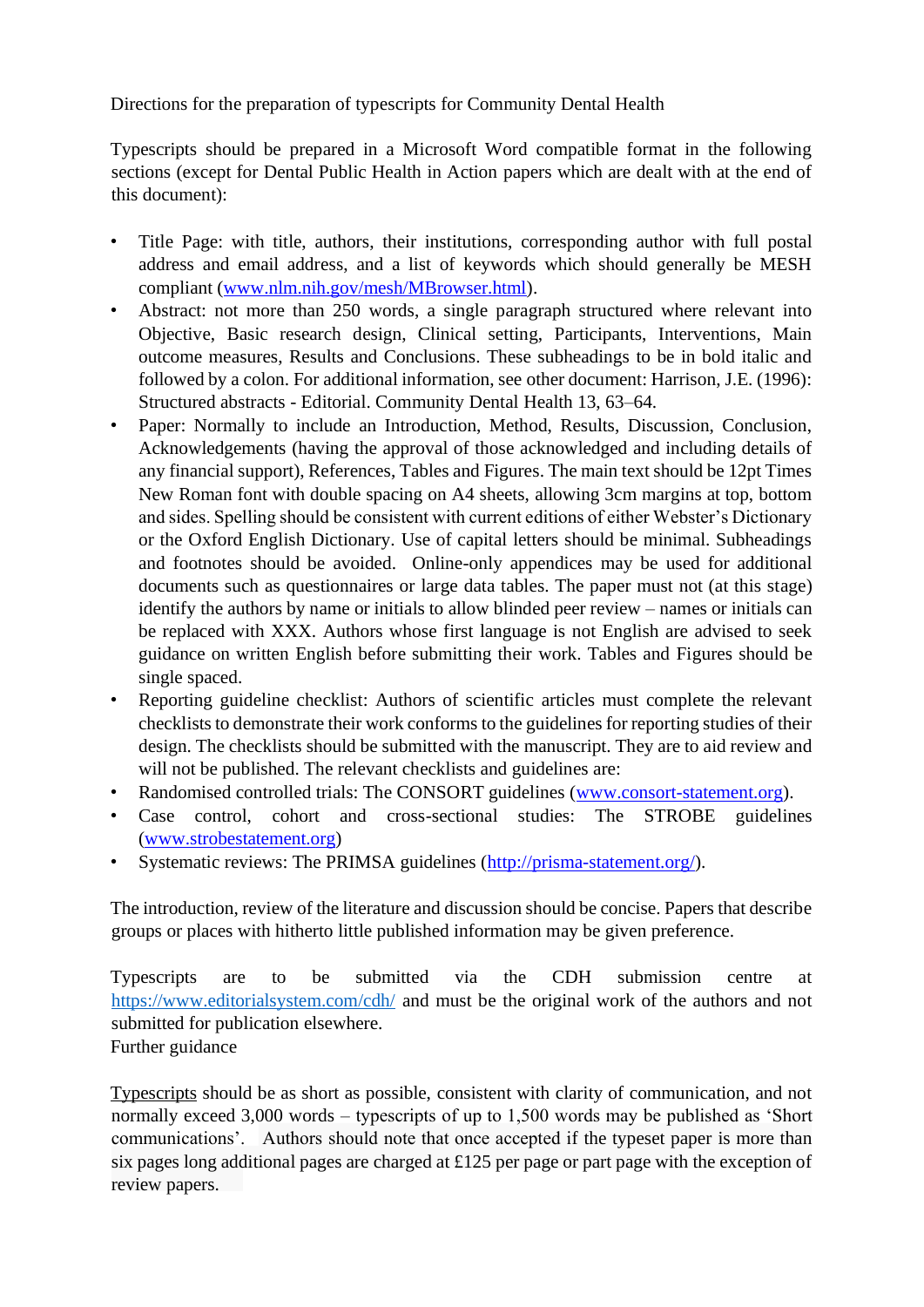The total number of Tables / Figures should normally not exceed 4 (e.g. 3 Tables and 1 Figure). The title should be brief but descriptive of the content of the paper. Additional information, if deemed essential, should be given as a sub-title.

Consistency between text, tables and references is the responsibility of the author(s), as is arithmetical accuracy. The Editor cannot be held responsible for any such errors in the published paper.

References to previous relevant publications should normally number no more than 20, except in cases of systematic reviews or manuscripts relating to a subject not extensively covered in the dental literature. In the text the author(s) name and date of publication should be used, e.g. 'in a similar study (Jürgensen and Petersen, 2013)', 'Conversely, Nammontri et al. (2012) found..', (Daly et al., 2013; Pope, 2012a; b; Wang, 1999; 2014)'. The list of references at the end of the text is arranged alphabetically by name of first author using the following styles:

- Daly, B., Batchelor, P., Treasure, E. and Watt, R. (2013): Essential Dental Public Health. Oxford: OUP.
- James, P.M.C. and Beal, J.F. (1981): Dental epidemiology and survey procedures. In: Dental Public Health, 2nd edn; ed. Slack, G.L. pp86–118. Bristol: John Wright.
- Jürgensen, N. and Petersen, P.E. (2013): Promoting oral health of children through schools– Results from a WHO global survey 2012. Community Dental Health 30, 204-218.
- Leroy, R., Jara, A., Martens, L. and Declerck, D. (2011): Oral hygiene and gingival health in Flemish pre-school children. Community Dental Health 28, 75-81.
- Nammontri, O., Robinson, P.G. and Baker, S.R. (2012): Enhancing oral health via Sense of Coherence a cluster-randomized trial. Journal of Dental Research, In Press.
- Pope, H. (2012): A description of a specialist led primary care based oral surgery service. Community Dental Health 29, 5-7.
- THL, Terveyden ja hyvinvoinnin laitos (2009): [Classification of treatment measures in oral health care 2010]. Helsinki: THL. www.julkari.fi/handle/10024/80304

Tables should be placed at the end of the typescript but have their intended position indicated in the text as a paragraph stating only, for example, Table 3 near here. Nomenclature should be consistent between text and tables. Sources of data must be cited. Footnotes to tables, where necessary should be simple and numbered  $1, 2, 3$ , etc. Tables require clear captions; be numbered in sequence; have no dividing rules; have sufficient headings to columns and parts to be comprehensible without reference to the text but without repetition of data. Numbers in columns should be decimal aligned. Use 9pt Times New Roman font single spaced. Reference to tables in the text should be either: 'Table 1 shows ...' or: 'A difference was noted (Table 2).' Figures should follow the guidelines for tables regarding nomenclature, font, numbering, captions, footnotes and referencing. Images should be in JPEG or TIFF formats. Charts and diagrams should be editable (Word® or Excel®) rather than raster graphic pictures.

Units and abbreviations must conform to the Systeme International d'Unites (SI). Acronyms letters denoting persons or organisations (CDS, GDP, etc.) should not be used but the titles spelt out. Commonly used abbreviations may be used throughout (DMF, CPITN, etc) whilst unfamiliar acronyms should be cited in full in the text but maybe abbreviated when used frequently elsewhere. The following abbreviations should be used: gram g; litre l; metre m;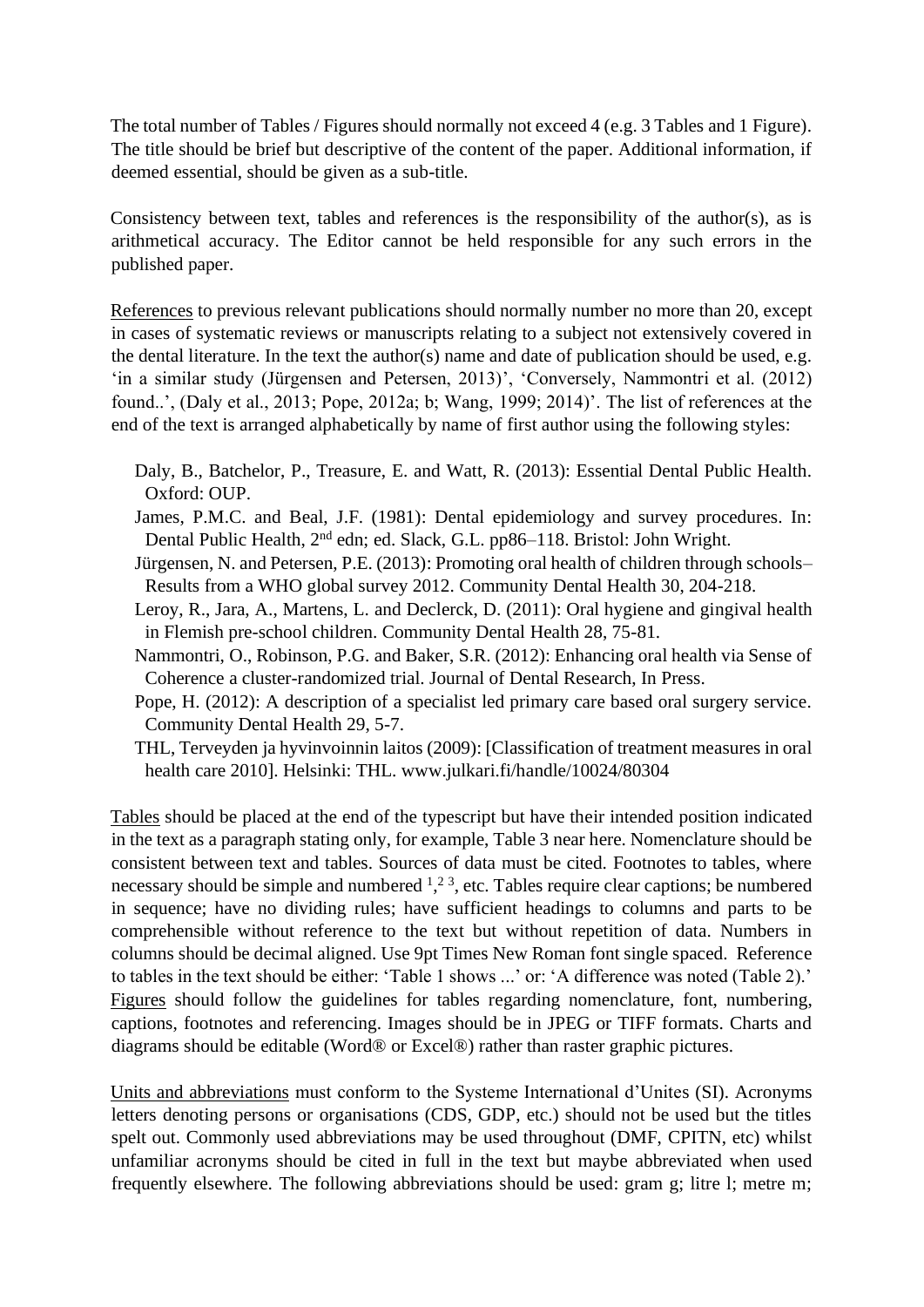with equivalent: mega M; kilo k; milli m; micro μ. Plurals should not have s added. Numerals should be used with units but elsewhere written in words for one to ten. The % symbol should be used throughout. Generally mg/L is to be used in preference to ppm.

Copyright of published papers remains with The British Association for the Study of Community Dentistry (ISSN 0265 539X) though published material in Community Dental Health is the work of the papers' authors and any views expressed are those of the authors and are not necessarily those of the Editor, or of the British Association for the Study of Community Dentistry. Community Dental Health is published by Dennis Barber Ltd. www.cdhjournal.org

Open Access: The journal offers authors the option to have their accepted papers freely available for download by any interested parties for a single payment of £1000 per standard length paper. Unlimited free downloads direct from the Community Dental Health website would then be available on publication. Also draft or final versions of those papers may be placed in any other repositories with no embargo period. Without this arrangement it is a breach of copyright to place copies of a paper in any repository accessible by a third party.

Proofs, offprints and reprints: Page proofs with reproductions of figures for position and orientation will be sent to the corresponding author for checking and speedy return to the publisher. This is for alteration of typesetting errors only and not for alterations of subject matter. Offprints (created at the time of printing of the journal) and/or reprints (printed subsequently and at greater cost) may be ordered at the time of returning page proofs to the publishers.

To aid understanding of the above directions, aspiring authors are strongly advised to consult a recent issue of Community Dental Health before commencing work on their submission.

Guidance on preparing typescripts for Dental Public Health in Action papers

The 'Dental Public Health in Action' section in Community Dental Health, is intended to meet the needs of a wide range members, but particularly practitioners in the fields of dental public health or clinical care of special groups.

Short articles from DPH practitioners are welcome from all relevant fields that illustrate the application of principles of dental public health. In contrast to academic papers, these shorter items will not describe research or standard epidemiological surveys, nor will they follow the format of such papers. Rather, they will describe a piece of work that has been undertaken by DPH practitioners that is likely to be of interest and relevance to other practitioners.

These may cover such topics as service re-design or re-alignment, health needs assessments or equity audits, examples of good engagement with patients, population or professionals, health improvement activities or any other topic that would be of interest to fellow DPH practitioners

Authors are asked to structure their articles under the following headings: Public health competencies being illustrated; Initial impetus for action; Solution(s) suggested; Actual outcome; Challenges addressed; Future implications; and Learning points.